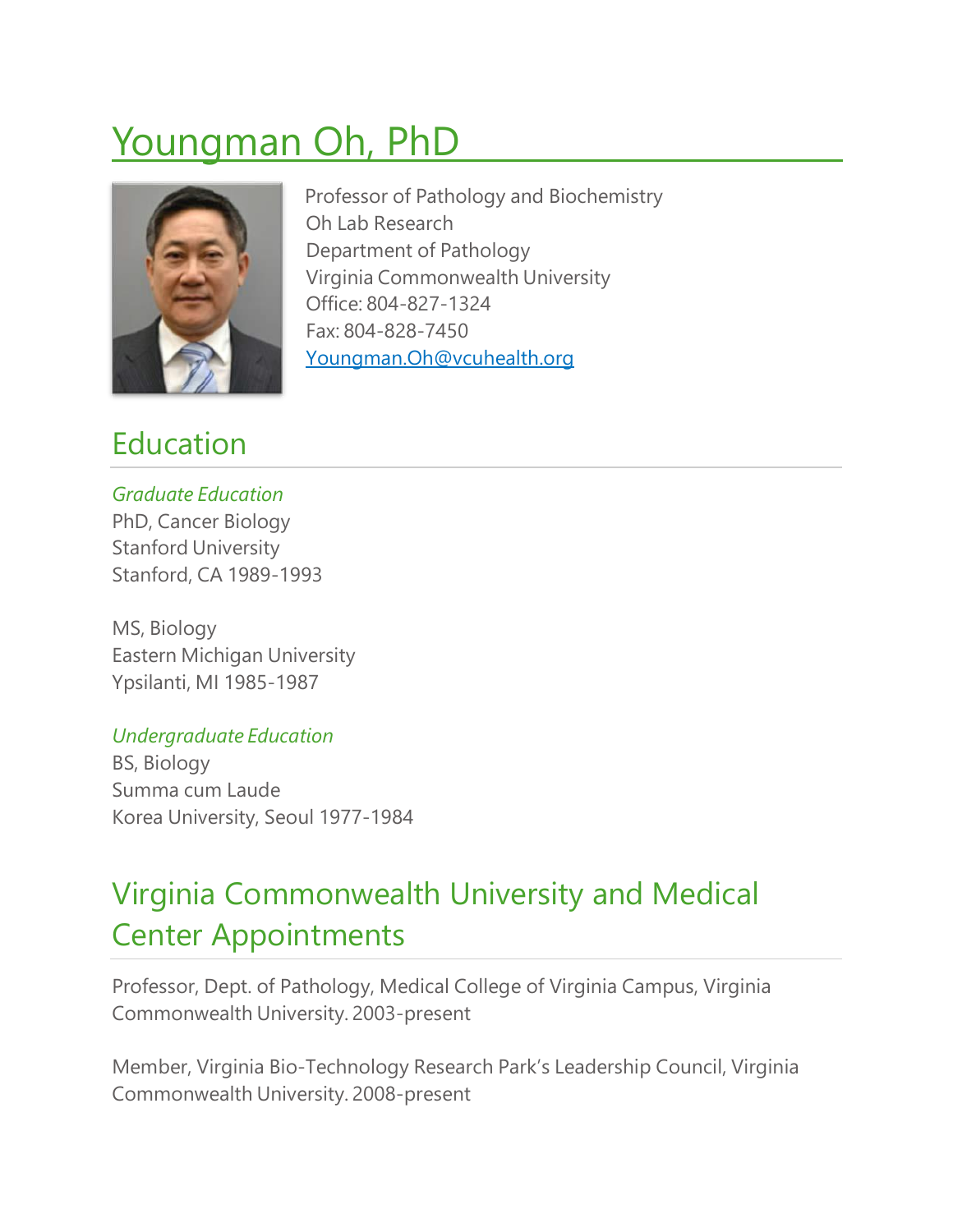Professor, Integrative Life Sciences Program, Virginia Commonwealth University. 2004-present

Cancer and Metabolic Syndrome Research Lab. Department of Pathology, MCV Campus, Virginia Commonwealth University 2008-present

Professor, Dept. of Biochemistry and Molecular Biology, MCV Campus, Virginia Commonwealth University. 2003-present

Member Scientist, Massey Cancer Center, Virginia Commonwealth University. 2003-present

Graduate Faculty of the School of Graduate Studies, Virginia Commonwealth University, 2003-present

### Professional Organizations

The Endocrine Society American Association for Cancer Research American Association for the Advancement of Science The Western Society for Pediatric Research The Society for Experimental Biology and Medicine

### Professional Service

Virginia Commonwealth University Cancer and Metabolism Research Group, Steering Committee. 2013-present

Virginia Commonwealth University Obesity Research Group. 2013-present

Virginia Commonwealth University Obesity and Breast Cancer Research Interest Group. 2013-present

Ad hoc scientific reviewer of the Pathophysiology and Complications Section for the Endocrine Society Annual Meeting, 2015-present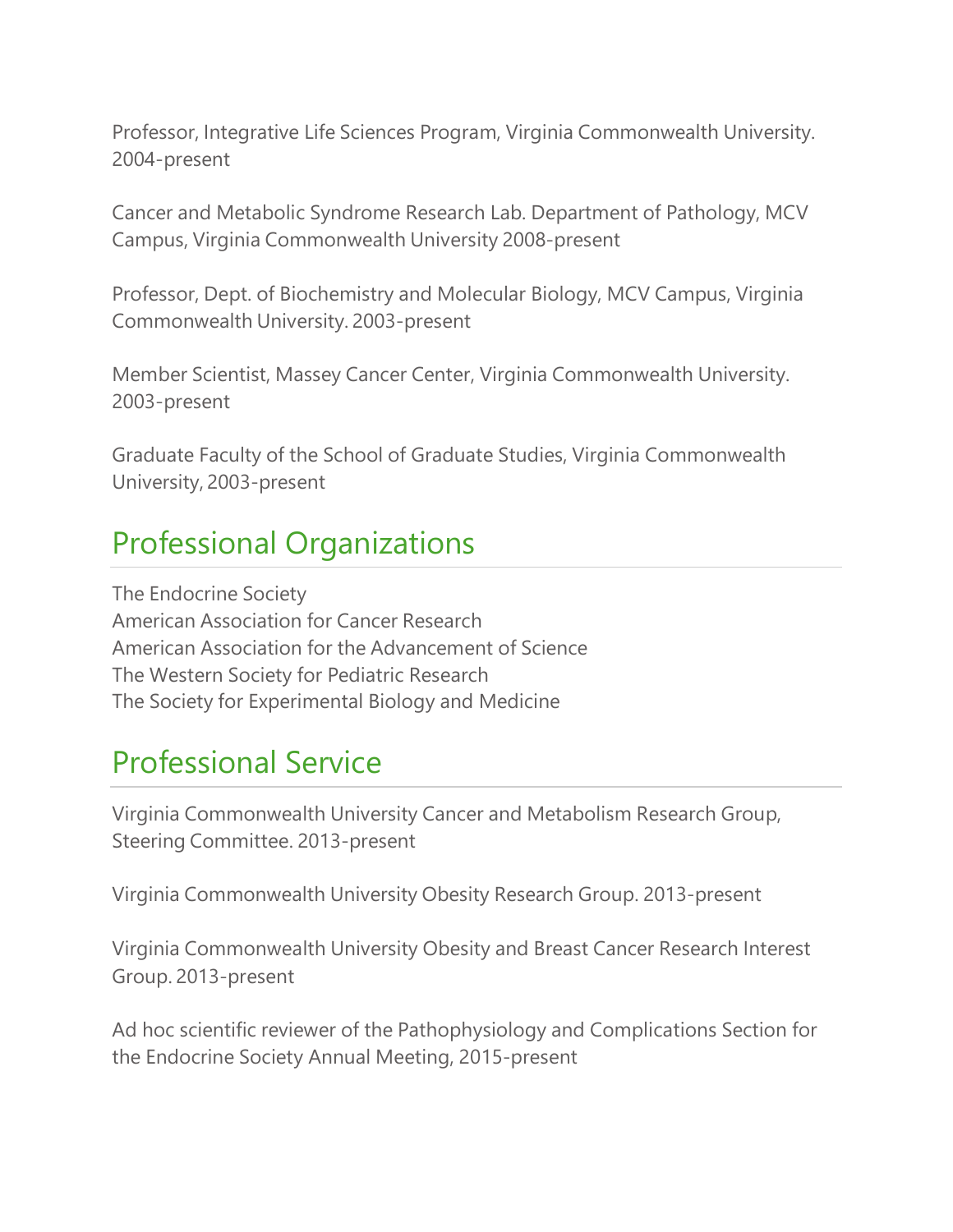International Panel Review Member for Prostate Cancer Canada (PCC), Canada, 2015.

International Peer Review Member for National Research Foundation of Korea, Korea, 2014, 2015.

External Referee for Scottish Government Experimental and Translational Medicine Research Committee, United Kingdom, 2013.

External Referee Committee Member for Auckland Medical Research Foundation, New Zealand, 2012.

Scientific Reviewer for the Max and Minnie Voelcker Foundation Funds, 2013.

Ad hoc reviewer and Chair of the IGFs and IGFBPs in Aging and Disease section for the Fifth International Congress of the GRS and the IGF Society, 2010.

Ad hoc reviewer and Chair of the IGF and Physiology section for the Fourth International Congress of the GRS and the IGF Society, 2008.

External Examiner Committee member of the Ph.D. thesis for National University of Singapore, 2004, 2005.

Study section member for the Congressionally Directed Medical Research Program (CDMRP) Prostate Cancer Research Program (PCRP) Peer Review panel, 2006, 2007, 2011, 2013.

Ad hoc reviewer and Scientific Advisor of the Hormone and Cancer Section for the 87th Annual Meeting of The Endocrine Society, 2005.

Scientific Reviewer on the Jeffress Memorial Trust Funds, 2010.

Oregon State Medical Research Foundation Committee, 1999-2003.

Oregon Health Sciences University Research Radiation Safety Committee, 1999- 2003.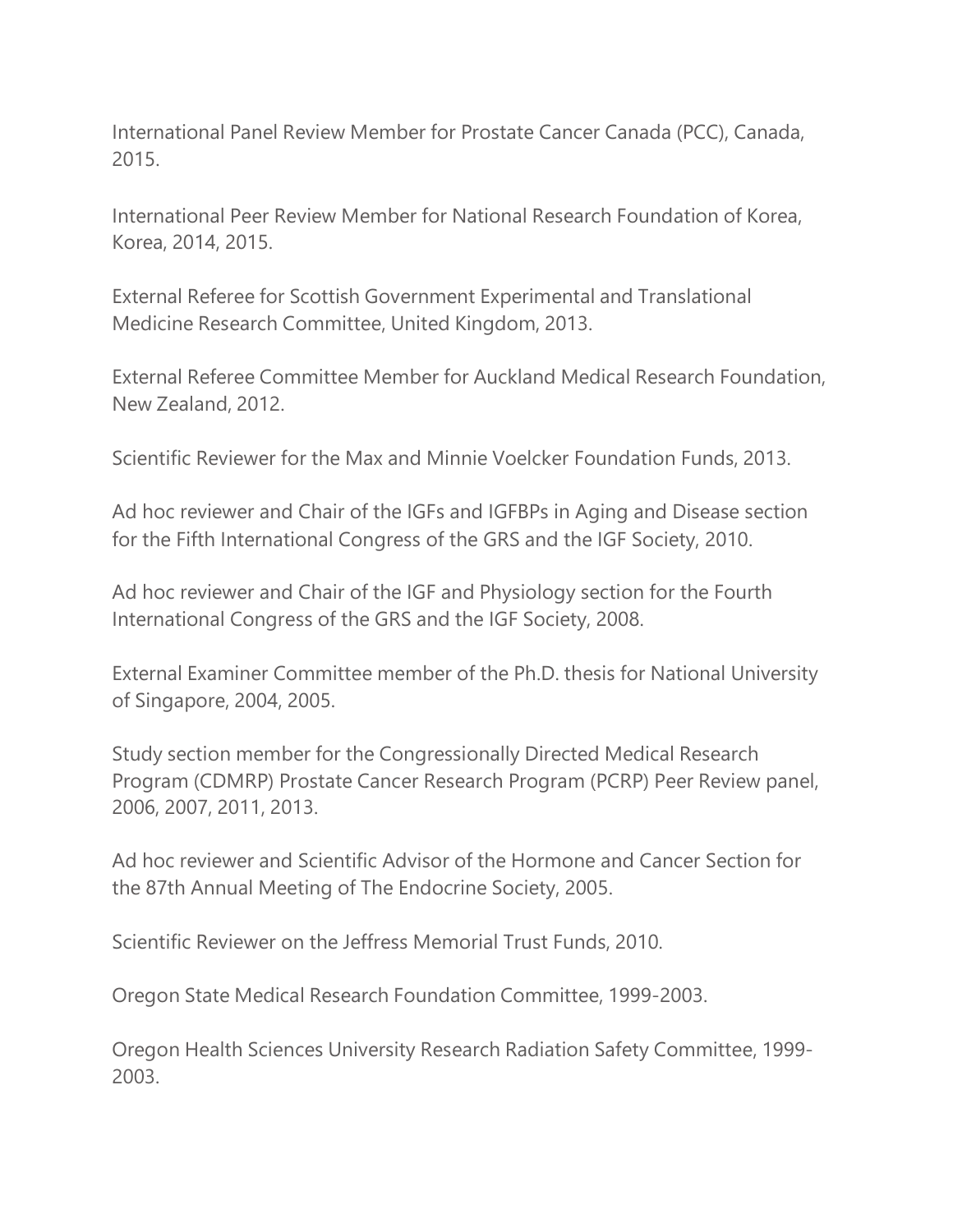# Editorial Advisory Boards

American Journal of Physiology-Endocrinology and Metabolism, 2010 present, Annals of Pediatric Endocrinology and Metabolism, 2012-present Endocrinology and Metabolism, 2013-present

### Recent Grants

Development of TMEM219 mAb as a targeted therapy for TNBC (VCU Commercialization Fund) (PI) 2022-2023

Development of humanized TMEM219 agonistic mAbs (VCU Massey Cancer Center) (PI) 2021-2023

Targeting Transglutaminase 2 in cancer cachexia (R01CA251405, NIH/NCI) (Co-I) 2020-2025

StarD5, a protein that translocates cholesterol to the plasma membrane, a novel target for colon cancer. (VA Merit Grant) (Co-I) 2019-2024

Development and validation of TMEM219 agonistic mAbs (VCU Massey Cancer Center) (PI) 2019-2020

Understanding and targeting neutrophil proteases in colon cancer (NIH R21 Grant) (PI), 2018-2021

TMEM219 as a new therapeutic target for lung cancer (DOD Lung Cancer Concept Award) (PI), 2017-2019

Development of a novel targeted antibody therapy for triple-negative breast cancer (VCU Quest for Innovation Commercialization Fund) (PI), 2017-2018

Developmental Therapeutics Project Grant (VCU Massey Cancer Center) (PI)

2016 Intellectual Property Foundation Support Fund (VCU) (PI) 2016

Development of novel therapies for colitis-associated cancer (VCU Massey Cancer Center) (PI), 2014-2015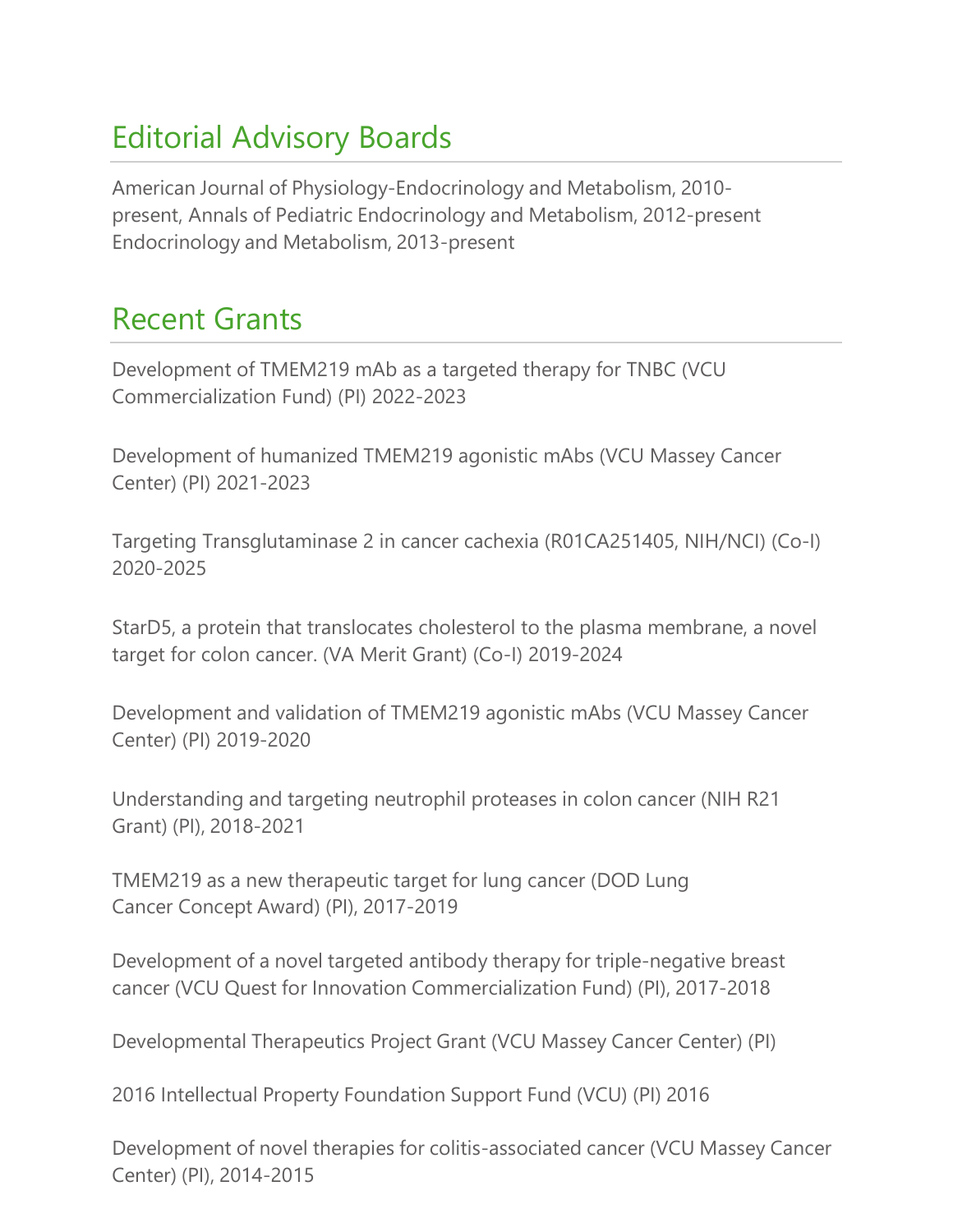Impact of Neutrophil Proteinases in Obesity-induced Insulin Resistance (VCU CCTR Endowment Fund) (PI), 2013-2014

Impact of MicroRNA-200 Family on Epithilial-to-Mesenchymal Transition, Invasion and Sensitivity to Radiotherapy in Prostate Cancer. (Massey Cancer Center) (PI), 2010-2011

Molecular mechanisms of IGFBP-3 regulation on GFP78-induced anti-estrogen resistance in breast cancer (U.S. Army Breast Cancer Idea Award) (PI), 2009-2013

Novel NF-kB inhibitory action of IGFBP-3 in prostate cancer: New paradigm for suppression of angiogenesis and chemoresistance (U.S. Army Prostate Cancer Research Idea Development Award) (PI), 2007-2011

Dysregulation of the IGFBP-3/IGFBP-3 receptor axis in prostate tumorigenesis (U.S. Army Prostate Cancer Research Idea Development Award) (PI), 2004-2008

IGFBP-3 Receptor: a New Class of Cell-death Receptor in Breast Cancer (U.S. Army Breast Cancer Research Idea Award) (PI), 2003-2007

### Recent Invited Presentations

Invited speaker, "The IGFBP-3/IGFBP-3 receptor axis is a new therapeutic target for triple negative breast cancer", The 101th Annual Meeting of The Endocrine Society, San Francisco, March, 2020. (virtual meeting)

Invited speaker, "A novel targeted antibody therapy for cancer", Grand Rounds, Institute of New Drug Discovery and Development, Chungnam National University, Daejeon, Korea, April, 2019.

Invited speaker, "Development of therapeutic biologics for cancer", Grand Rounds, Scripps Korea Antibody Institute, Chuncheon, Korea, April, 2019.

Invited speaker, "Novel targeted antibody therapy for cancer: Exploring IGFBP-3/IGFBP-3R system as an anti-tumor signaling in cancer", Grand Rounds, University of Tokyo, Tokyo, Japan Oct. 2018.

Invited speaker, Cai Q, "Targeting a novel IGFBP-3/IGFBP-3R antitumor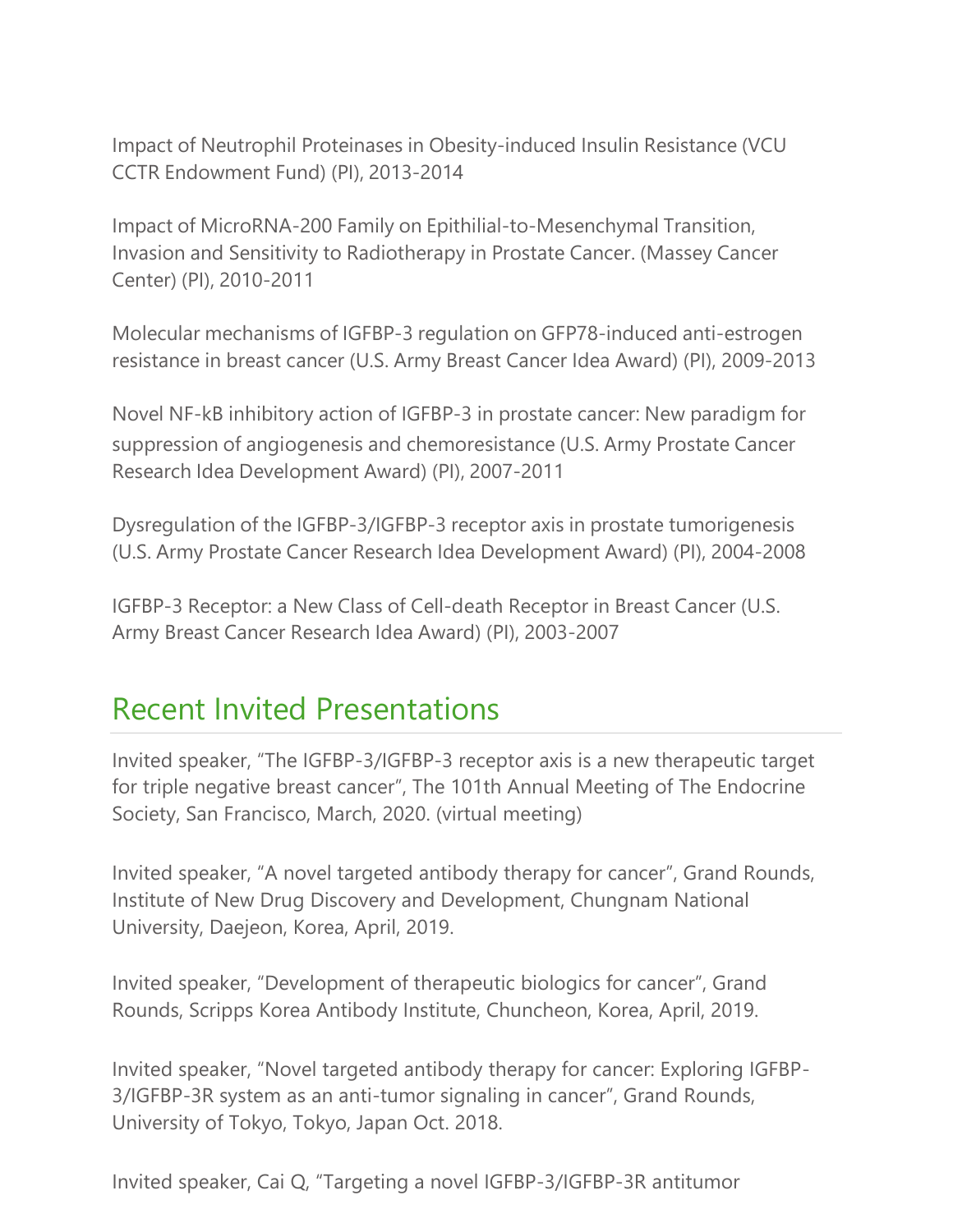signaling in human cancer", The 8th International Congress of the GRS and the IGF Society, Seattle, September, 2018.

Invited speaker, "New monoclonal antibody therapy for breast cancer", Biden Cancer Community Summit, Richmond, September, 2018.

Invited speaker, "Targeting a Novel Cell Death Signaling in Human Cancer" BIT's 11th Annual World Cancer Congress, Philadelphia, May, 2018.

Invited speaker, "IGFBP-3/IGFBP-3R Signaling in Cancer", The 5th Korean Insulinlike Growth Factor and Cancer Meeting, Jeonju, Korea, September, 2016.

Invited speaker, "IGF/IGFBP Signaling and Cancer", The 17th International Congress of Endocrinology and the 15th Annual Conference of Chinese Society of Endocrinology, Beijing, China, August, 2016.

Invited speaker, "Novel anti-inflammatory signals in obesity-induced metabolic disorders", The 36th Symposium of the Korean Society of Pediatric Endocrinology, Seoul, Korea, Oct. 2014.

Invited speaker, The 6th International Congress of the GRS and the IGF Society, Munich, Germany, Oct. 2012.

Invited speaker, Children's National Medical Center, Grand Rounds, Washington DC, June, 2012.

Invited speaker, The 31st Korean Society of Nephrology Symposium, Jeju, Korea, Oct. 2011.

Invited speaker, Lee Gil Ya Cancer and Diabetes Institute Grand Rounds, Gachon University of Medicine and Science, Incheon, Korea, Oct. 2011.

Invited Speaker, Dept of Pharmacology and Therapeutics Grand Rounds, School of Medicine, University of Florida, Gainesville, Florida, Aug. 2011.

Invited speaker, International Anatomical Sciences and Cell Biology Conference, Singapore, May, 2010.

Invited speaker, 14th World Congress on Advances in Oncology & 12th International Symposium on Molecular Medicine, Loutraki, Greece, Oct.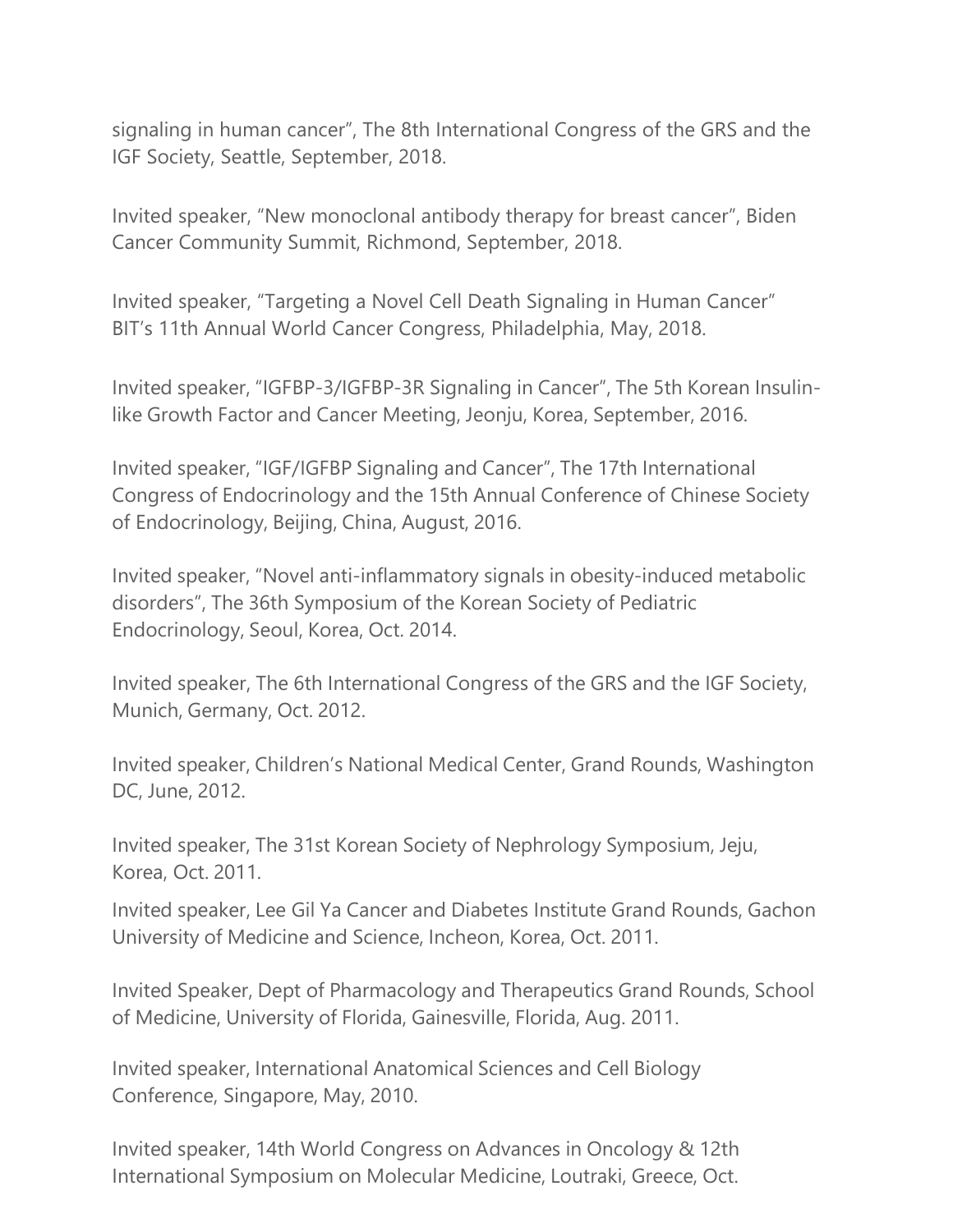2009.

Invited speaker, The 10th Korean Society of Pediatric Nephrology Meeting (KSPN) Busan, Korea, July 2009.

Invited speaker, The 4th International Congress of the GRS and the IGF Society Meeting, Genoa, Italy, Sept. 2008.

### Recent Publications

#### *Peer Reviewed Publications*

Kim SY, Kim M, **Oh Y**, Lee DY. Relationship of serum total insulin-like growth factor binding protein-3 with insulin-like growth factor-I and glucose tolerance in korean children and adolescents. International J Endocrinology, 2021; Article ID 9966114, doi.org/10.1155/2021/9966114.

Cai, Q, Harrell JC, Koblinski J, **Oh Y**. The IGFBP-3/IGFBP-3 Receptor Axis Is a New Therapeutic Target for Triple Negative Breast Cancer. J Endocr Soci, 2020;4(1):05–02, doi.org/10.1210/jendso/bvaa046.1885.

Cai Q, Dozmorov M, **Oh Y**. IGFBP-3/IGFBP-3 Receptor System as an Anti-Tumor and Anti-Metastatic Signaling in Cancer. Cells, 2020;9(5):E1261. doi:10.3390/cells9051261. PMID: 32443727.

Arab JP, Cabrera D, Sehrawat TS, Jalan-Sakrikar N, Verma VK, Simonetto D, Cao S, Yaqoob U, Leon J, Freire M, Vargas JI, De Assuncao TM, Kwon JH, Guo Y, Kostallari E, Cai Q, Kisseleva T, **Oh Y**, Arrese M, Huebert RC, Shah VH. Hepatic stellate cell activation promotes alcohol-induced steatohepatitis through Igfbp3 and SerpinA12. J Hepatol. 2020 Feb 20:S0168- 8278(20)30103-3. doi: 10.1016/j.jhep.2020.02.005. PMID: 32087348.

Cai Q; **Oh Y**. The Impact of IGFBP-3/IGFBP-3R System on Obesity-associated Insulin Resistance. Interventions Obes Diabetes 3(3). IOD.000563.2019. DOI: 10.31031/IOD.2019.03.000563.

Davis MD; Suzaki I; Kawano S; Komiya K; Cai Q; **Oh Y**, Rubin BK. Tissue Factor facilitates wound healing in human airway epithelial cells. Chest. 2019, 155(3):534-539.

Kim M, Cai Q; **Oh Y**. Therapeutic potential of alpha-1 antitrypsin in human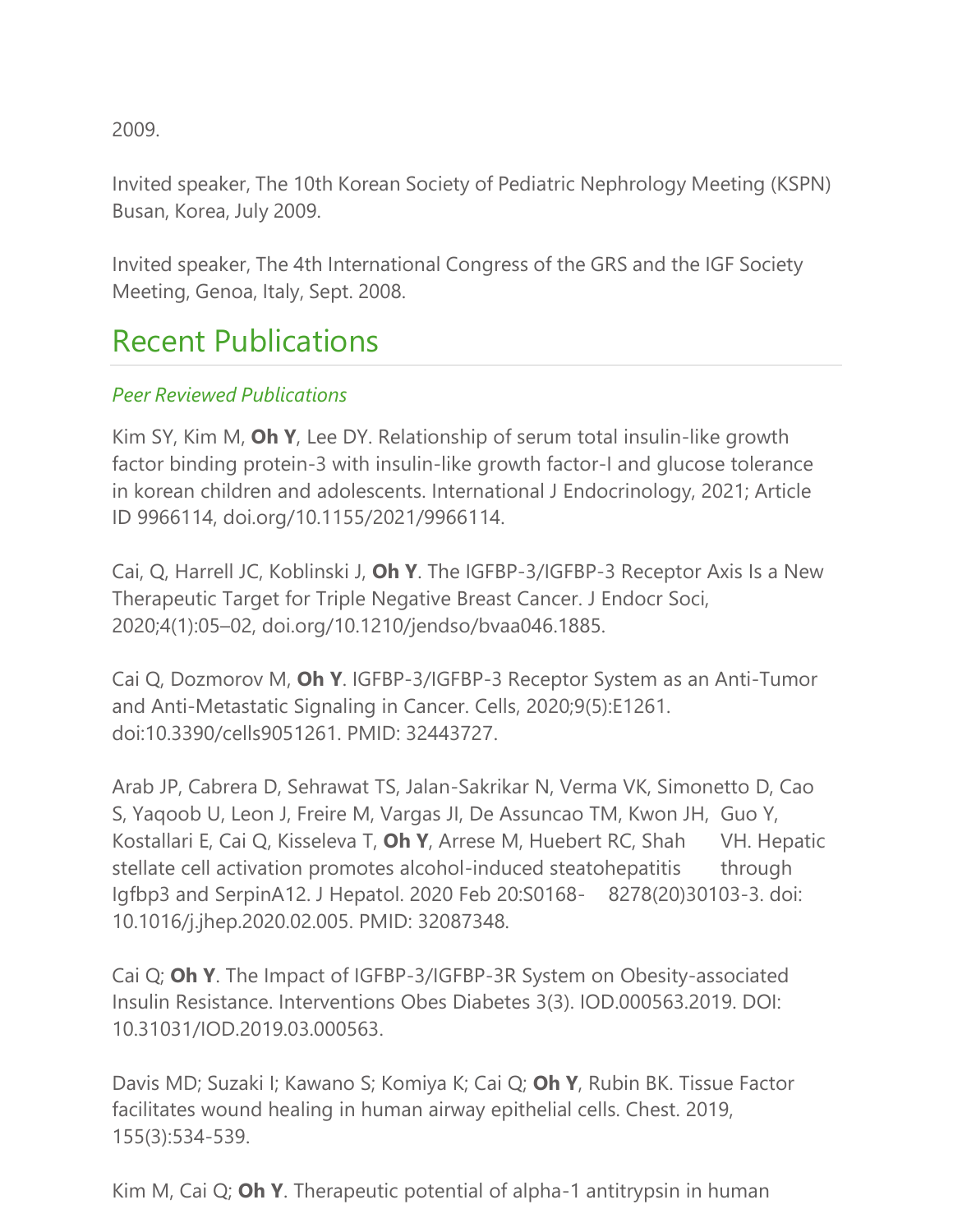disease. Annals of Pediatric Endocrinology & Metabolism, 2018;23(3): 131-135.

Min H-K; Maruyama H; Shimada M; Jang BK; Ren S; Mirshahi F; **Oh Y**; Sanyal AJ. Suppression of IGF binding protein-3 by palmitate promotes hepatic inflammatory responses. FASEB J, 2016, 30(12):4071-4082.

Cai Q; **Oh Y.** Understanding and targeting the IGFBP-3/IGFBP-3R system in obesity related disorders: IGFBP-3R agonists as preventive and therapeutic interventions for obesity-induced IR and T2DM. Growth Hormone IGF Res., 2014, 24; S1: S32.

Robins JL; Cai Q; **Oh Y.** The impact of neutrophil proteinase 3 on IGFBP-3 proteolysis in obesity. Internal Medicine, 2014, S6: 003. doi:10.4172/2165- 8048.S6-003.

Li C; Li W; Mohanraj L; Anscher M; **Oh Y.** Multiple mechanisms for anti-fibrotic actions of statins on radiotherapy induced fibrosis. J Cancer Res Updates. 2014, 3: 73-80.

Lee H; Kim SR; **Oh Y**; Cho SH; Lee YC. Targeting IGF-I and IGFBP-3 signaling pathways: A novel therapeutic approach for asthma. Am J [Respir](http://www-ncbi-nlm-nih-gov.proxy.library.vcu.edu/pubmed/?term=Lee%2BH%2BKim%2BSR%3B%2BOh%2BY) Cell Mol Biol, 2013.

Jogie-Brahim S; Harada A; **Oh Y**. Impact of the IGFBP-3 system on NNKinduced lung cancer, Lung Cancer, 2013, 80:270-277.

#### *\* This paper was featured in MDLinx.com as well as in Global Medical Discovery.*

Mohanraj L; Kim H-S; Li W; Cai Q; Kim KE; Shin H-J; Lee Y-J; Lee WJ; Kim JH; **Oh Y**. Human IGFBP-3 inhibits cytokine-induced insulin resistance and early manifestation of atherosclerosis. PLoS ONE, 2013, 8(1): e55084. doi:10.1371/journal.pone.0055084.

Li C; Harada A; **Oh Y**. IGFBP-3 sensitizes antiestrogen-resistant breast cancer cells through interaction with GRP78. Cancer Letters, 2012, 325:.200-206. **Oh Y**. The Insulin-like growth factor (IGF) system in chronic kidney disease: Pathophysiology and therapeutic opportunities. Kidney Res Clin Pract, 2012, 31:26–37.

Mohanraj L; **Oh Y**. Impact of IGF System on Dietary Short Chain Fatty Acid-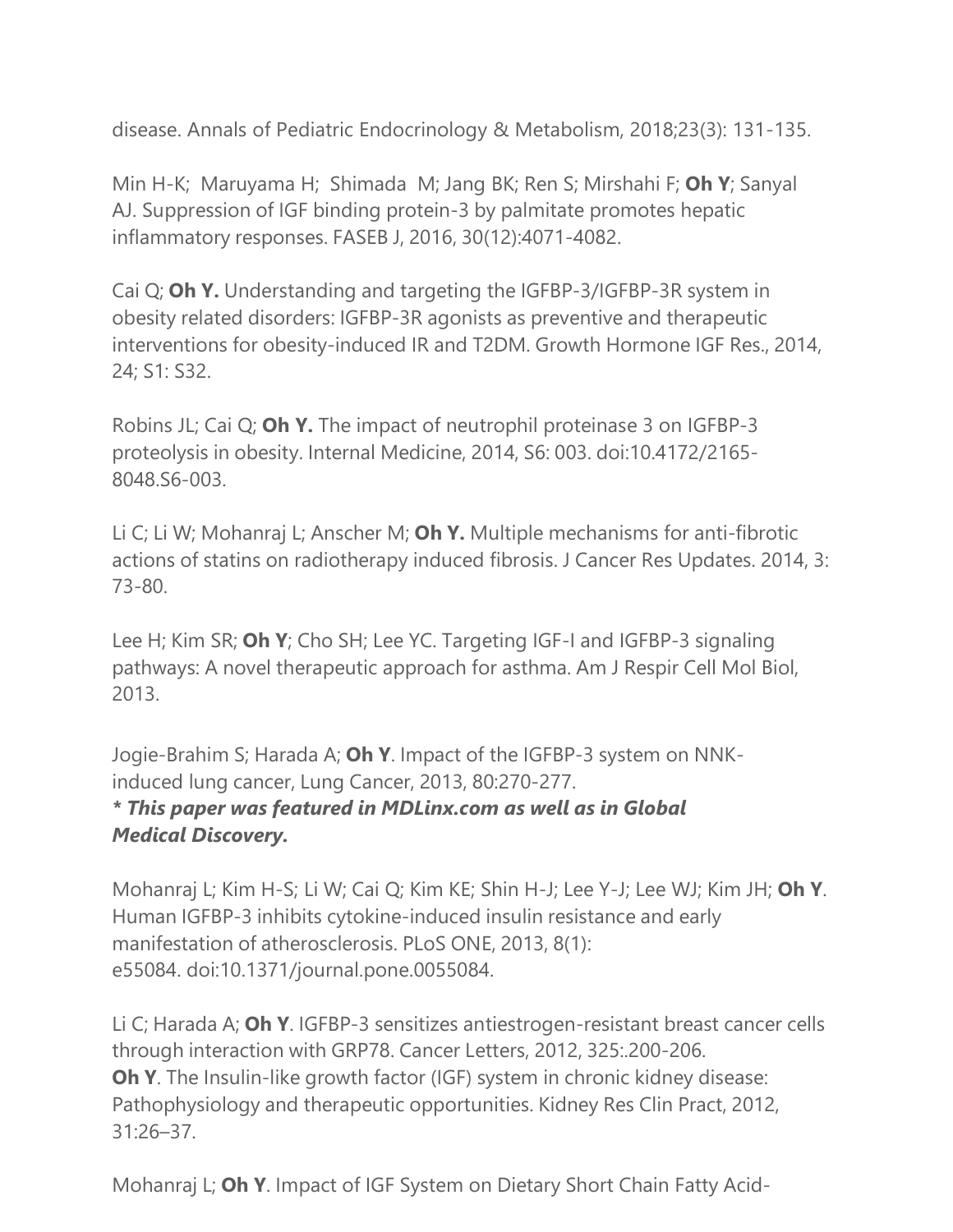Induced Anti-Inflammatory and Anti-Tumor Effects, Biomedical Research (Special Issue: Cancer Metabolism In memory of Erich Eigenbrodt), 2012, 23: SI 187-195.

Yoo EG; Lee WJ; Kim JH; Chae HW; Hyun SE; Kim DH; Kim HS; **Oh Y**. Insulin-like growth factor binding protein-3 mediates high glucose-induced apoptosis by increasing oxidative stress in porcine proximal tubular epithelial cells. Endocrinology, 2011, 6: 166-177.

Han J; Jogie-Brahim S; Harada A; **Oh Y**. IGF binding protein-3 suppresses tumor growth through inhibition of tumor-induced NF-κB activity. Cancer Letters, 2011, 307: 200-210.

Lee YC, Jogie-Brahim S, Lee DY; Han J; Harada A; Murphy LJ; **Oh Y**. IGFBP-3 blocks the effects of asthma by negatively regulating NF-κB signaling through IGFBP-3R-mediated activation of caspases J. Biol. Chem, 2011, 286(20):17898-17909. *\* This paper was selected as a 1% impact paper in the JBC and placed in the top 5% of cited authors for journals in Biology and Biochemistry by Thomson Reuters*

Mohanraj L; **Oh Y**. Targeting the IGF system in cancer: The current and future In breast cancer therapy. Recent Pat Anticancer Drug Discov. 2011, 6: 166-177.

Ingermann AR; Yang YF; Han J; Mikami A; Garza AE; Mohanraj L; Fan L; Idowu M; Ware JL; Kim HS Lee DY; **Oh Y**. Identification of a novel cell death receptor mediating IGFBP-3-induced antitumor effects in breast and prostate cancer. J. Biol. Chem, 2010, 230(39): 30233-30246.

Kim HS; Lee WJ; Lee SW; Chae HW; Kim DH; **Oh Y**. Insulin-like Growth Factor Binding Protein-3 Induces G1 Cell Cycle Arrest with Inhibition of Cyclindependent Kinase 2 and 4 in MCF-7 Human Breast Cancer Cells. Horm Metab Res. 2010, 42(3):165-172.

Jogie-Brahim S; Feldman D; **Oh Y**. Unraveling IGFBP-3 Actions in Human Disease, Endocrine Reviews, 2009, 30(5):417-437.

#### *Book Chapters*

Walker GE; Kim H-S; Yang Y-F; **Oh Y**. IGF-independent effects of the IGFBP Superfamily. In "Insulin-like Growth Factor" Le Roith D, Zumkeller W, Baxter R,